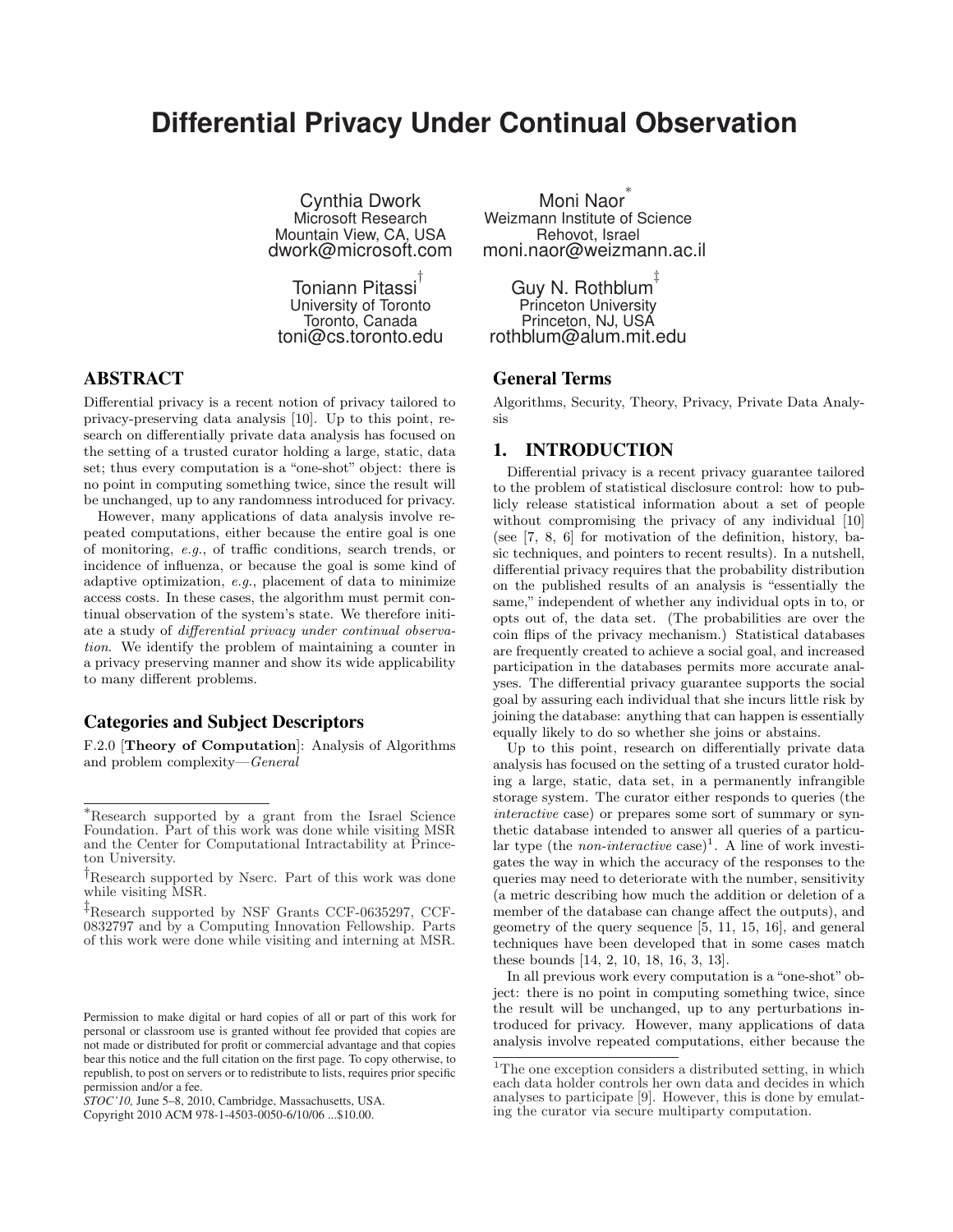entire goal is one of monitoring, e.g., of traffic conditions, search trends, or incidence of influenza, typically with a goal of preparing some appropriate response, or the goal is to optimize the placement of data to minimize access costs. In such an application the system is required to continually produce outputs. We therefore initiate a study of *differential* privacy under continual observation. We illustrate the design goals of our continual observation algorithms by appeal to a real-life example.

Continual Observation. Consider a website for H1N1 self-assessment<sup>2</sup>. Individuals can interact with the site to learn whether symptoms they are experiencing may be indicative of the H1N1 flu. The user fills in some demographic data (age, zipcode, sex), and responds to queries about his symptoms (fever over 100.4°F?, sore throat?, duration of symptoms?). We would like to continually analyze aggregate information of consenting users in order to monitor regional health conditions, with the goal, for example, of organizing improved flu response. Can we do this in a differentially private fashion with reasonable accuracy (despite the fact that the system is continually producing outputs)?

We would expect a given individual to interact very few times with the H1N1 self-assessment site. For simplicity, let us say this is just once (the general case is an easy extension). In such a setting, it is sufficient to ensure *event-level* privacy, in which the privacy goal is to hide the presence or absence of a single event (interaction of one user with the self-assessment site). That is, the probability of any output sequence should be essentially the same, independent of the presence or absence of any single interaction with the site.

The privacy statement at the H1N1 self-assessment site encourages users to allow their data to be shared:

"This information can be very helpful in monitoring regional health conditions, plan flu response, and conduct health research. By allowing the responses to the survey questions to be used for public health, education and research purposes, you can help your community."

But the site also describes conditions under which the data may be disclosed:

"...if required to do so by law or in the good faith belief that such action is necessary to (a) conform to the edicts of the law or comply with legal process served on Microsoft or the Site; (b) protect and defend the rights or property of Microsoft and our family of Web sites; or (c) act in urgent circumstances to protect the personal safety of users of Microsoft products or members of the public."

Pan-Privacy. This raises the following question, orthogonal to that of continual observation: Is it possible to maintain a differentially private internal state, so that a consenting user has privacy even against a subpoena or other intrusion into the local state? Algorithms with this property are called pan-private, as they are private inside (internal state) and out (output sequence). This notion was recently introduced in [12]. The goal of pan-privacy is to provide a mathematically rigorous way of (essentially) eliminating the risk – of anything – incurred by sharing one's information, even in the presence of an intrusion, further encouraging participation. Another motivation is the prevention of "mission creep" for data, protecting the data curator from the (very real!) pressure to allow data to be used for purposes other than that for which they were collected. This fits well with streaming algorithms with small state, which can at most store a few data items, and [12] does focus on the streaming model. However, nothing prevents a streaming algorithm from storing in its state an event of a person of interest. Event-level pan-privacy rules this out, since the internal state must have essentially the same distribution, independent of whether an event of the person of interest has, or has not, appeared in the stream.

We remark that, since an intrusion can occur at an unpredictable time, designing pan-private algorithms is interesting even when the system will generate only a single output. This was studied in [12]. The current paper addresses panprivacy under continual observation. We emphasize that continual output and pan-privacy properties are interesting and non trivial to achieve and generally speaking are independent of each other<sup>3</sup>. There combination is of course, is more powerful then each individually.

Adjacency notions: User-Level vs. Event-Level Privacy. We have made the reasonable assumption that a single individual interacts with the H1N1 self-assessment site at most a small number of times (one). Such an assumption is not reasonable for other kinds of websites, such as a search engine. We ask: what kinds of statistics can we gather while preserving the privacy of an individual's entire history of accesses to the website? That is, what can we compute if we require that, no matter how many times an individual accesses the website, and no matter how these accesses are interleaved with those of others, the distribution on outputs, or, in the case of user-level pan-privacy, the distribution on pairs (internal state, output sequence), should be essentially the same, independent of presence or absence of of any individual's data in the stream? All the algorithms of [12] enjoy user-level pan-privacy. In this paper we construct several algorithms that exhibit user-level pan-privacy under continual observation.

# 2. OVERVIEW OF OUR RESULTS

Counter. We identify the problem of maintaining a counter in a privacy preserving manner and show its wide applicability to many different problems. We construct a continual observation low-error pan-private counter estimating, at all times, the answer to the question "How many times has an event of interest happened so far?"

One-shot  $\rightarrow$  Continual Observation. We describe a general transformation that, roughly speaking, converts a large class of (possibly user-level possibly pan-private) one-shot algorithm and produces an algorithm with the same types of privacy guarantees under continual observation. This class contains algorithms for monotonically increasing or decreasing functions with a bounded range, as well as functions that are "close to" monotonic, provided the algorithm satisfies a condition we call  $(k, d)$ -unvarying. Roughly speaking, this condition says that the output can change by an additive d

<sup>2</sup>https://h1n1.cloudapp.net is such a website. User-supplied data are stored for analysis only if the user consents.

<sup>3</sup>The extreme case of continual intrusion also implies continual output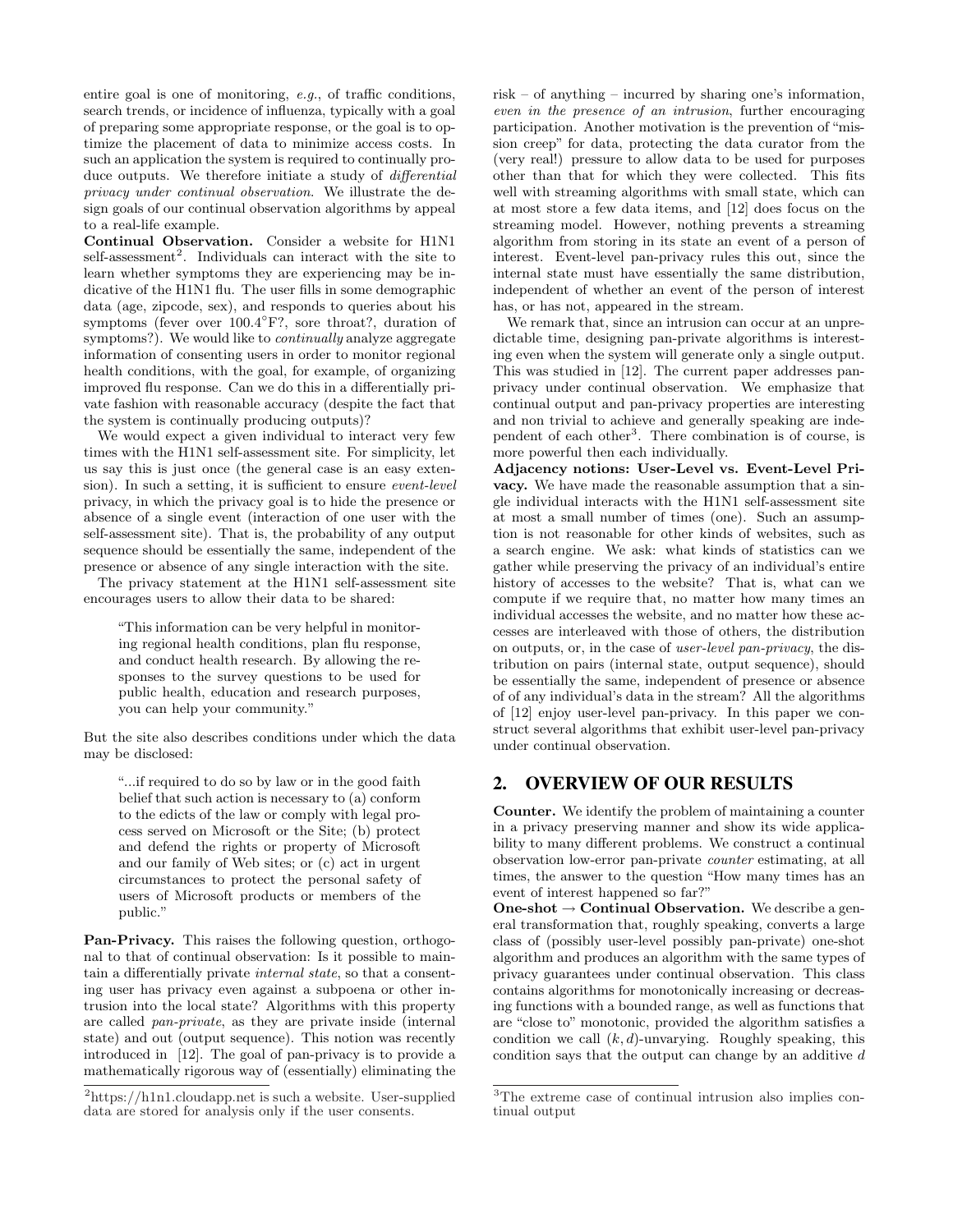amount at most  $k$  times. The loss of accuracy deteriorates as k and d increase.

Applications of the Counter. Counting is a fundamental computational primitive. We illustrate the utility of the counter by obtaining event-level pan-private algorithms for sophisticated tasks, such as following expert advice. We obtain an event-level pan-private under continual observation version of Follow the Perturbed Leader [17].

Negative Results. Pan-privacy comes at a price that increases with the number of intrusions: we prove that any counter providing pan-privacy against a number  $k$  of intrucounter providing pan-privacy against a number  $k$  of intrusions on the internal state must have error at least  $\sqrt{k}$ . In [?] Dwork et al. obtained an accurate, one-shot, pan-private algorithm for modular incidence counting. Unlike all the other problems addressed in that work, for this problem there is no reasonably accurate algorithm providing user-level privacy under continual observation, even without pan-privacy. This result generalizes to any function whose value "many times" increases by "a lot" (the accuracy deteriorates with the product of "many" and "a lot;" see Section 4.2).

# 3. DEFINITIONS AND TOOLS

#### 3.1 Differential Privacy Basics

In the literature, a differentially private mechanism operates on a database, or data set. This is a collection of rows, where the data of an individual are held in a single row. Differential privacy ensures that the ability of an adversary to inflict harm (or good, for that matter) – of any sort, to any set of people – is essentially the same, independent of whether any individual opts in to, or opts out of, the dataset. This is done indirectly, simultaneously addressing all possible forms of harm and good, by focusing on the probability of any given output of a privacy mechanism and how this probability can change with the addition or deletion of any row. We will concentrate on pairs of databases  $(D, D')$  differing only in one row, meaning one is a subset of the other and the larger database contains just one additional row.

DEFINITION 3.1. [10] A randomized function K gives  $\varepsilon$ differential privacy if for all data sets  $D$  and  $D'$  differing in at most one row, and all  $S \subseteq Range(K)$ ,

$$
\Pr[\mathcal{K}(D) \in S] \le \exp(\varepsilon) \times \Pr[\mathcal{K}(D') \in S], \quad (1)
$$

where the probability is over the coin flips of  $K$ .

The multiplicative nature of the guarantee implies that an output whose probability is zero on a given database must also have probability zero on any neighboring database, and hence, by repeated application of the definition, on any other database. The parameter  $\varepsilon$  is public, and its selection is a social question. We tend to think of  $\varepsilon$  as, say, 0.01, 0.1, or in some cases, ln 2 or ln 3.

DEFINITION 3.2. [10] For  $f: \mathcal{D} \to \mathbf{R}^d$ , the  $L_1$  sensitivity of f is  $\Delta f = \max_{D, D'} ||f(D) - f(D')||_1$  for all D, D' differing in at most one row.

The Laplace distribution with parameter  $b$ , denoted  $Lap(b)$ , has density function  $Pr(z|b) = \frac{1}{2b} exp(-|z|/b)$  and variance  $2b^2$ . Taking  $b = 1/\varepsilon$  we have that the density at z is proportional to  $e^{-\varepsilon|z|}$ . This distribution has highest density at 0 (good for accuracy), and for any  $z, z'$  such that  $|z - z'| \leq 1$ 

the density at z is at most  $e^{\varepsilon}$  times the density at z'. Finally, the distribution gets flatter as  $\varepsilon$  decreases: smaller  $\varepsilon$  means better privacy, so the noise density should be less "peaked" at 0 and change more gradually as the magnitude of the noise increases.

THEOREM 3.1. [10] For  $f: \mathcal{D} \to \mathbf{R}^d$ , the mechanism K that adds independently generated noise with distribution  $Lap(\Delta f/\varepsilon)$ to each of the d output terms enjoys  $\varepsilon$ -differential privacy.

THEOREM 3.2. [10] The composition of an  $\varepsilon_1$ -differentially private mechanism and an  $\varepsilon_2$ -differentially private mechanism is at worst  $(\varepsilon_1 + \varepsilon_2)$ -differentially private.

### 3.2 Event-Level and User-Level (Pan-)Privacy

Speaking intuitively, we think of continual observation algorithms as taking steps at discrete time intervals; at each step the algorithm receives an input, computes, and produces output. We model this formally with a streaming algorithm. Computation proceeds in a sequence of atomic steps. At each step the algorithm receives an input from the stream, computes (changes state), and produces outputs. Thus the intuitive notion of "t time periods" corresponds to processing a sequence of t elements in the stream. Intrusions may only occur between atomic steps.

Because we are modeling real systems, where time is a factor (computers have clocks, as do the adversaries), we will occasionally need to model the fact that "nothing has happened" in a given time unit. We may do this by means of a "nothing happened" element. For example, the motivation behind the counter primitive below is to count the number of times that something has occurred since the algorithm was started (the counter is very general; we don't specify a priori what it is counting). This is modeled by an input stream over  $\{0, 1\}$ . Here, "0" means "nothing happened," "1" means the event of interest occurred, and for  $t = 1, 2, \ldots$ the algorithm outputs an approximation to the number of 1's seen in the length t prefix of the stream.

To define privacy, we need a notion of adjacent stream prefixes. The definition of adjacency in [12] permitted strings of radically different lengths to be adjacent. To be able to capture time, we modify the definition as follows. Let  $X$ be the universe of possible input symbols. Let  $S$  and  $S'$  be stream prefixes (ie, finite streams) of symbols drawn from X. Then  $\text{Adj}(S, S')$  ("S is adjacent to S'") if and only if there exist  $x, x' \in X$  so that if we change some of the instances of x in S to instances of x', then we get S'. More formally,  $\text{Adj}(S, S')$  iff  $\exists x, x' \in X$  and  $\exists T \subseteq |S|$ , such that  $S|_{T:x\rightarrow x'}=S'$ . Here, T is a set of indices in the stream prefix S, and  $S|_{T:x\to x'}$  is the result of replacing all the occurrences of x at these indices with  $x'$  (note that w.l.o.g we can assume  $S|_T$  contains only occurrences of x).

The definition of adjacency anticipates user-level privacy, where the behavior of the algorithm should remain the same independent of the number or pattern of instances of any single symbol  $x$  in the stream. A special case of adjacency is event-level adjacency, in which the number of instances of one symbol replaced by another is at most 1. Naturally, this will be used for defining event-level privacy. With these definitions, adjacent prefixes are always of the same length.

DEFINITION 3.3. Let  $\mathbf{Alg}$  be an algorithm. Let I denote the set of internal states of the algorithm, and  $\sigma$  the set of possible output sequences. Then algorithm Alg mapping data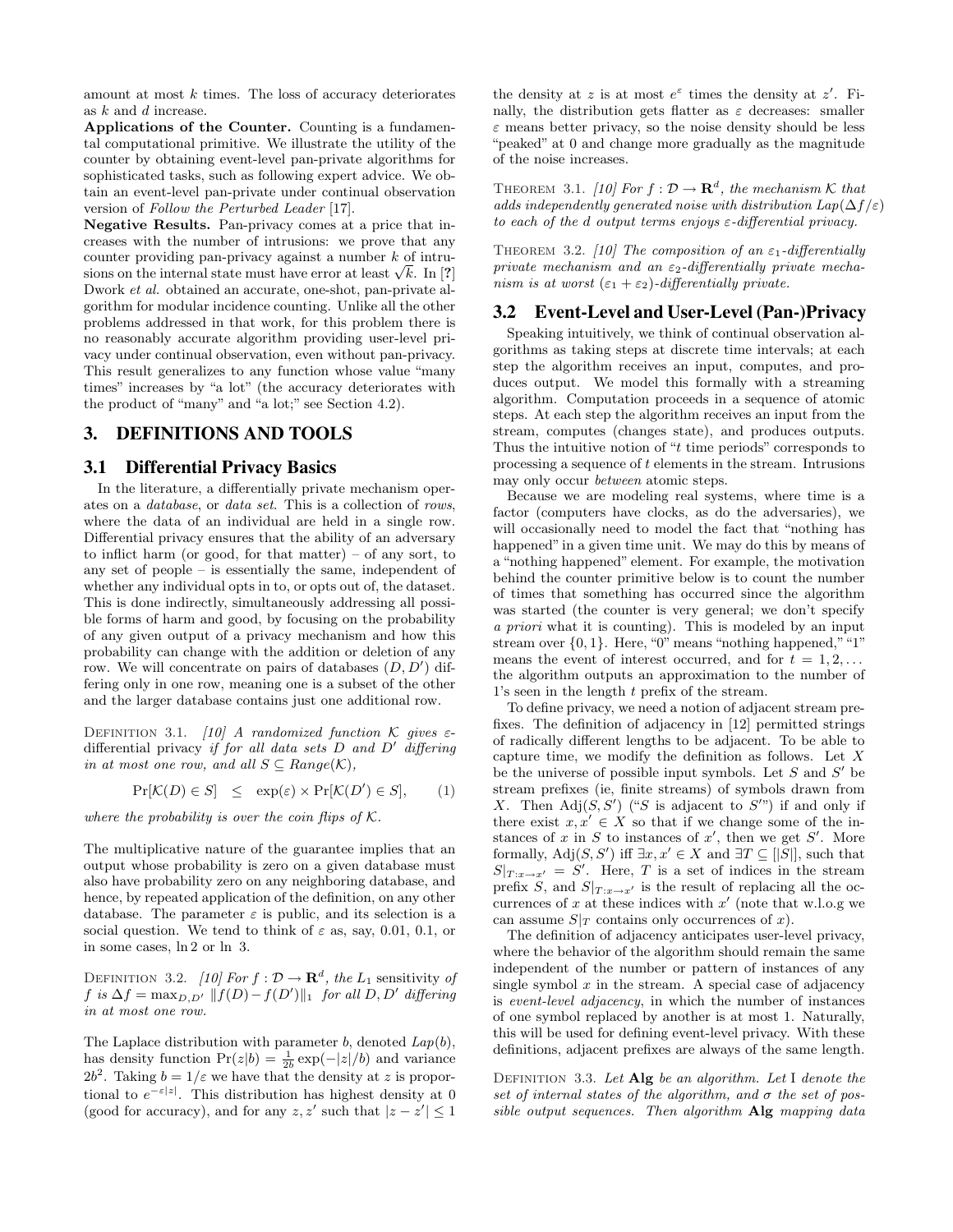stream prefixes to the range  $I \times \sigma$ , is user-level pan-private (against a single intrusion) if for all sets  $I' \subseteq I$  and  $\sigma' \subseteq \sigma$ , and for all pairs of  $X$ -adjacent data stream prefixes  $S, S'$ 

$$
\Pr[\mathbf{Alg}(S) \in (\mathbf{I}', \sigma')] \leq e^{\varepsilon} \Pr[\mathbf{Alg}(S') \in (\mathbf{I}', \sigma')]
$$

where the probability is over the coin flips of  $\mathbf{Alg}$ .

We typically omit the term  $\varepsilon$ -differential when discussing pan-privacy. However, every claim of pan-privacy must describe the privacy loss.

Event-level pan-privacy is defined analogously, with the requirement restricted to event-level adjacent streams. In the case of one-shot algorithms the output sequence has length 1. In the case of continual observation the output sequence is as long as the stream prefix processed by the algorithm. Ordinary user-level, respectively, event-level, privacy (as opposed to pan-privacy) is just differential privacy for user-level, respectively, event-level, adjacent streams.

Note that popular techniques from the streaming literature, such as Count-Min Sketch and subsampling, cannot be pan-private.

#### 4. EVENT-LEVEL PRIVATE COUNTING

In this section we introduce the web-counter problem, and present algorithms and lower bounds.

Monitoring events, such as the spread of an epidemic or the traffic at a website, frequently can be cast in terms of counting the number of "interesting" events that have occured over time. Formally, we view time as a series of time periods, named by the natural numbers. In each time period there are two possibilities: an event occurs or no event occurs. We model this as a binary stream, with 1's corresponding to periods in which an event occurs and 0's corresponding to periods in which no event occurs. Informally, the web counter problem is to continually produce an accurate, but not necessarily exact, estimate of the number of events that have occurred "so far," while obscuring, for each time period  $t$ , whether or not an event acutally occurs at  $t$ .

DEFINITION 4.1. A randomized streaming algorithm yields  $a(T, \alpha, \beta)$  counter if, in every execution, with probability at least  $1 - \beta$  over the coin flips of the algorithm, simultaneously, for all  $1 \le t \le T$ , after processing a prefix of length t, the current output contains an estimate of the number of 1's in the prefix that differs from the true weight of the prefix by at most an additive  $\alpha$  amount.

with T and  $1/\beta$ . In the remainder of this section we present an event-level counter<sup>4</sup> for which  $\alpha$  grows as roughly  $\log(1/\beta) \log^{2.5} T$ . There is a narrow gap between this and the lower bound (see Section 4.1). The algorithm is panprivate against a single intrusion; it appears in Figure 1.

It will be convenient to number the time periods  $0, 1, \ldots, T-$ 1, so that in time period  $t$  the algorithm is processing the  $(t + 1)$ st element in the input stream. Similarly, we will number the elements of the stream beginning with 0, so on

stream x at time t the algorithm is processing  $x_t$ . The algorithm requires the following set of (time) segments. For  $i \in \{1, \ldots, \log T\}$ , associate with each string  $s \in \{0, 1\}^i$  the time segment S of  $2^{\log T - i}$  time periods  $\{s \circ 0^{\log \tilde{T} - i}, \ldots s \circ 0\}$  $1^{\log T - i}$ . We say the segment *begins in time s* ∘  $0^{\log T - i}$  and ends in time  $s \circ 1^{\log T - i}$ .

THEOREM 4.1. The counter algorithm of Figure 1 run with parameters  $T, \varepsilon, \beta > 0$ , yields a  $(T, 4 \log(1/\beta) \cdot \log^{2.5} T/\varepsilon, \beta)$ counter enjoying  $\varepsilon$ -differential pan-privacy against a single intrusion.

PROOF. We first argue about the accuracy of the algorithm, and then prove event-level differential pan-privacy.

**Accuracy.** Let S be a segment. The noise value  $\eta_S$  is stored in the algorithm's internal state during the first time period contained in  $S$ , and is deleted during the atomic step occuring in the last time period contained in S. Thus, all the noise values for segments containing  $t$  are in memory in Step 3 when we generate time period  $t$ 's output.

We add  $1 + \log T$  independently chosen Laplace noise variables to the true answer: the  $log T$  segment noises, and the noise with which we initialize count. Each of these variables has variance  $2(\log T/\varepsilon)^2$ , Thus, in each round, with probability at least  $1-\beta/T$  probability, the sum of noises is within magnitude  $2\log(1/\beta) + \log T$  standard deviations, so by a union bound, with probability at least  $1-\beta$ , in all rounds simultaneously, this sum of noises has magnitude smaller than  $4\log(1/\beta)\cdot\log^{2.5}T/\varepsilon$ .

**Pan-Privacy.** During an intrusion between atomic steps  $t^*$ and  $t^* + 1$ , that is, immediately following the processing of element  $t^*$  in the input stream (recall that we begin numbering the elements with 0), the view of the adversary consists of (1) the noisy count, (2) the segment noise values  $\eta_s$  in memory when the intrusion occurs, and (3) the complete sequence of all of the algorithm's outputs. Consider adjacent databases  $x$  and  $x'$ , which differ in time  $t$ , say, without loss of generality,  $x_t = 1$  and  $x'_t = 0$ , and an intrusion immediately following time period  $t^* \geq t$  (we will discuss the case  $t^* < t$  below). We will describe a bijection between the vector of noise values used in executions on  $x$  and executions on  $x'$ , such that corresponding noise values induce identical adversary views on  $x$  and  $x'$ , and the probabilities of adjacent noise values differ only by an  $e^{\varepsilon}$  multiplicative factor. This implies  $\varepsilon$ -differential pan-privacy.

By assumption, the true count just after the time period  $t^* \geq t$  is larger when the input is x than it is when the input is  $x'$ . Fix an arbitrary execution  $E_x$  when the input stream is  $x$ . This amounts to fixing the randomness of the algorithm, which in turn fixes the noise values generated. We will describe the corresponding execution  $E_{x'}$  by describing how its noise values differ from those in  $E_x$ .

The program variable count was initialized with Laplace noise. By increasing this noise by 1 in  $E_{x}$  the value of count just after step  $t^*$  is identical in  $E_{x'}$  and  $E_x$ . The noise variables in memory immediately following period  $t^*$ are independent of the input; these will be unchanged in  $E_{x'}$ . We will make the sequence of outputs in  $E_{x'}$  *identical* to those in  $E_x$  by changing a collection of  $\log T$  segment noise values  $\eta_s$  that are *not* in memory when the adversary intrudes, so that the sum of all noise values in all rounds up through  $t - 1$  is unchanged, but the sum from round t on is larger by 1 for database  $x'$  than for x. Since we increased the initialization noise for count, we now need to decrease

 $4$ Our original algorithm (see full version of this paper or [6]) has worse dependence on T. Several people, including Ilya Mironov, Kobbi Nissim, and Adam Smith, immediately suggested an approach closely resembling the one presented here, based on the Bentley-Saxe method of converting static data structures to dynamic ones [1]. Our algorithm is slightly different, in order to ensure pan-privacy.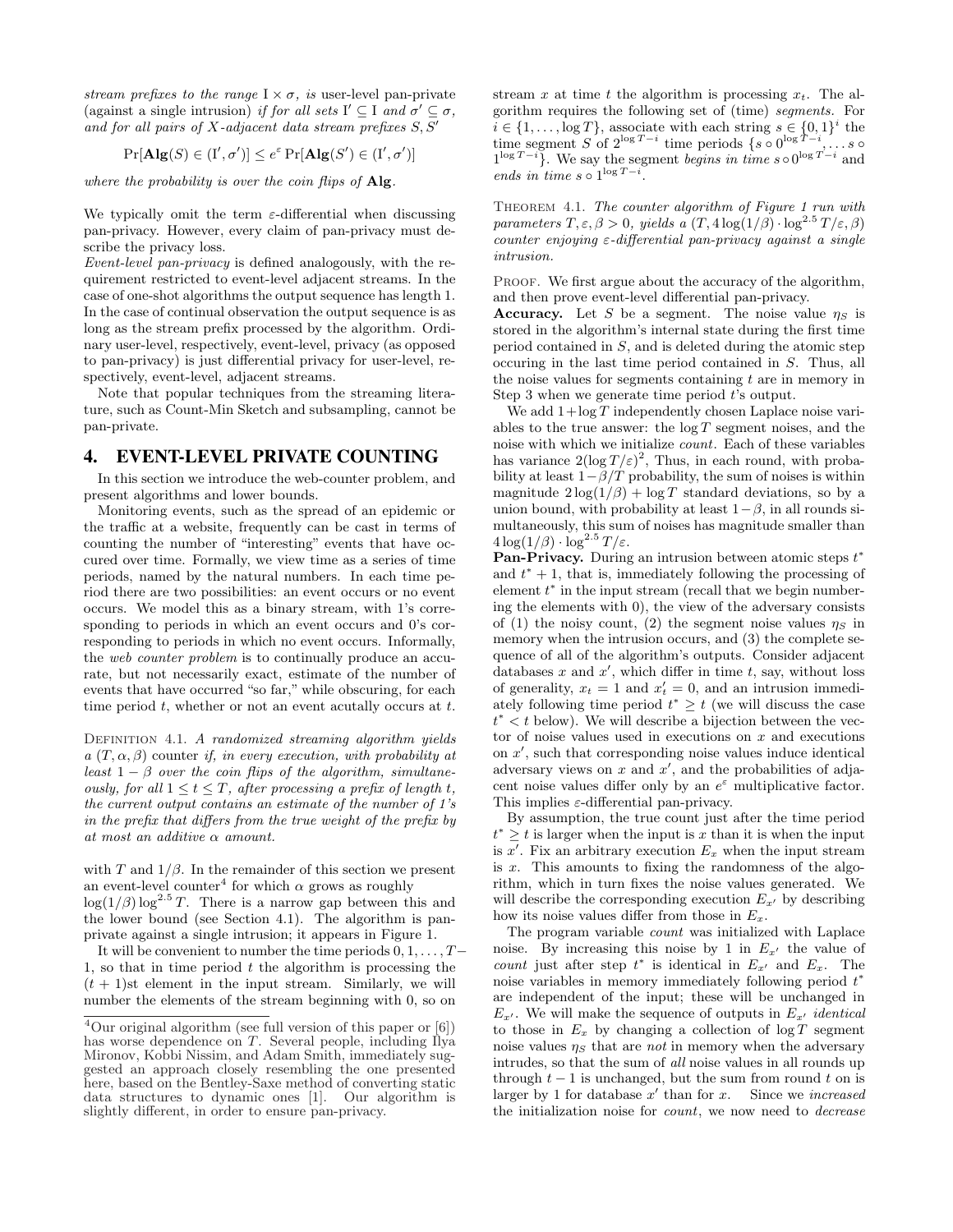Counter  $(T, \varepsilon)$ 

**Initialization.** Initialize  $\xi = (1 + \log T)/\varepsilon$ , and sample *count* ∼ *Lap*( $\xi$ ).

**Segments.** For  $i \in \{1, \ldots, \log T\}$ , associate with each string  $s \in \{0, 1\}^i$  the time segment S of  $2^{\log T - i}$  time periods  $\{s \circ 0^{\log T - i}, \ldots s \circ 1^{\log T - i}\}\$ . The segment begins in time s  $\circ 0^{\log T - i}$  and ends in time s  $\circ 1^{\log T - i}$ .

**Processing.** In time period  $t \in \{0, 1, \ldots, T-1\}$ , let  $x_t \in \{0, 1\}$  be the t-th input bit:

- 1.  $count \leftarrow count + x_t;$
- 2. For every segment S which begins in time t, sample noise  $\eta_S \sim Lap(\xi)$ ;
- 3. Let  $S_1, \ldots, S_{\log T}$  be the  $\log T$  segments that contain t. Output  $count + \sum_{i=1}^{\log T} \eta_{S_i}$ .
- 4. For every segment S that ends in time t, erase  $\eta_s$ .

#### Figure 1: Event-Level Counter Algorithm

the sum of segment noise values for periods  $0, \ldots, t-1$  by 1, and leave unchanged the sum of segment noise values from period t.

To do this, we find a collection of disjoint segments whose union is  $\{0, \ldots, t-1\}$ . There is always such a collection, and it is always of size at most  $log T$ . We can construct it iteratively by, for *i* decreasing from  $\lfloor \log(t-1) \rfloor$  to 0, choosing the segment of size  $2^i$  that is contained in  $\{0, \ldots, t-1\}$ and is not contained in a previously chosen segment (if such a segment exists). Given this set of disjoint segments, we notice also that they all end at time  $t - 1 < t \leq t^*$ , and so their noises are not in memory when the adversary intrudes (just following period  $t^*$ ). In total (taking into account also changing the initial noise value for count), the complete view seen by the adversary is identical and the probabilities of the (collection of) noise values used for x and  $x'$  differ by at most an  $e^{\varepsilon}$  multiplicative factor.

Note that we assumed  $t^* \geq t$ . If  $t^* < t$  then the initial noise added to *count* in  $E_{x'}$  will be the same as in  $E_x$ , and we need to add 1 to the sum of segment noises in every time period from  $t$  through  $T$  (the sum of segment noises before time  $t$  remains unchanged). This is done as above, by finding a disjoint collection of at most  $\log T$  segments that exactly covers  $\{t, \ldots, T-1\}$ . The noise values for these segments are not yet in memory when the intrusion occurs in time  $t^* < t$ , and the proof follows similarly.

We note also that in every round *individually* (rather than in all rounds simultaneously), with all but  $\beta$  probability, the error has magnitude at most  $O(\log(1/\beta) \cdot \log^{1.5} T/\varepsilon)$ .

#### 4.1 A Logarithmic (in  $T$ ) Lower Bound

Given the upper bound of Theorem 4.1, where the error depends only poly-logarithmically on  $T$ , it is natural to ask whether *any* dependence is inherent. In this section we show that a logarithmic dependence on  $T$  is indeed inherent. The proof is omitted from this extended abstract.

THEOREM 4.2. Any differentially private event-level algorithm for counting over T rounds must have error  $\Omega(\log T)$ (even with  $\varepsilon = 1$ ).

# 4.2 Lower Bound for Counting with Intrusions

THEOREM 4.3. Any counter that is  $\varepsilon$ -pan-private under continual observation while tolerating n intrusions must have  $\alpha$  and the eventual whole total differential matrices and the extending at least  $1/2 - 2\delta$ , for any  $\delta > 0$ .

PROOF. Let A be an  $\varepsilon$ -pan-private algorithm for counting the number of 1's in  $x, |x| = n$ , with continual intrusions. At each step, A reads the next bit,  $x_i$ , of x, updates its state from  $s_{i-1}$  to  $s_i$ , and must reveal the entire state  $s_i$ (including the updated count.)

Fix a constant k that depends on  $\delta$ . We define two distributions on inputs of length n:  $I_0$  and  $I_1$ .  $I_0$  puts all of its weight on the all 0 string. A string is drawn from  $I_1$  as follows. For each bit position i, set  $i = 0$  with probability 1 –  $1/k\sqrt{n}$  and set  $i = 1$  with probability  $1/k\sqrt{n}$ . We will show that for any continual-intrusion pan-private algorithm, A, the statistical distance between  $D_0$  and  $D_1$  is at most  $\delta$ , where  $D_0$  is the distribution on states when running A on  $I_0$ , and  $D_1$  is the distribution on states when running A on  $I_1$ . Thus there exists two input sequences,  $s_0$ , the all 0 input, and  $s^*$ , an input with  $O(\sqrt{n})$  1's and the rest zeroes, such that the statistical distance between the distribution of states when run on  $s_0$  versus  $s^*$  is at most  $\delta$ . This in turn implies that for one of these two inputs, the algorithm turn implies that for one of these two imputs, the algorithm<br>must make an additive  $\Omega(\sqrt{n})$  error with probability at least  $1/2 - 2\delta$ . (If on input s<sup>\*</sup> A outputs a count that is smaller than  $k'\sqrt{n}$  with probability at least 1/2, then we are done. Then  $\kappa \sqrt{n}$  with probability at least  $1/2$ , then we are done.<br>Otherwise A outputs a count that is at least  $k' \sqrt{n}$  with probability at least  $1/2$  on  $s^*$ . In this case, since the statistical distance between the states on  $s_0$  and  $s^*$  is at most  $\delta$ , this implies that with probability at least  $(1/2-2\delta)$ , A outputs a miplies that with probability at least  $(1/2-20)$ , A outputs a<br>count that is at least  $k'\sqrt{n}$  on  $s_0$ , completing the argument.)

It is left to show that for any  $\varepsilon$ -pan-private algorithm A with continuous intrusion, the statistical distance between  $D_0$  and  $D_1$  is at most  $\delta$ . Let  $p_0^s(x)$  be the probability, over the random coin tosses of algorithm  $A$ , of going to state  $x$ from state s, upon seeing a 0. Similarly let  $p_1^s(x)$  be the probability of going to state  $x$  from state  $s$ , upon seeing a 1. We want to compare two distributions: the distribution  $D_0$  induced on the possible states of A, when running A starting in  $s_0$  on the distribution  $I_0$  for n steps, and the distribution  $D_1$  induced on the states of A when running A on  $I_1$  for *n* steps, still starting from  $s_0$ . Let  $q_0^s = p_0^s$  and let  $q_1^s = (1 - \frac{1}{k\sqrt{n}})p_0^s + \frac{1}{k\sqrt{n}}p_1^s$ . D<sub>0</sub> is the distribution induced on the states if you start in the start state,  $s_0$ , and run for *n* steps using probabilities  $q_0^s$  and similarly  $D_1$  is the distribution induced on the states running for n steps, using the probabilities  $q_1^s$ .

The details of the proof are omitted for lack of space. We provide some intuition and the statements of the key lemma. Randomized response is a popular technique in the social sciences for obtaining answers to questions about embarassing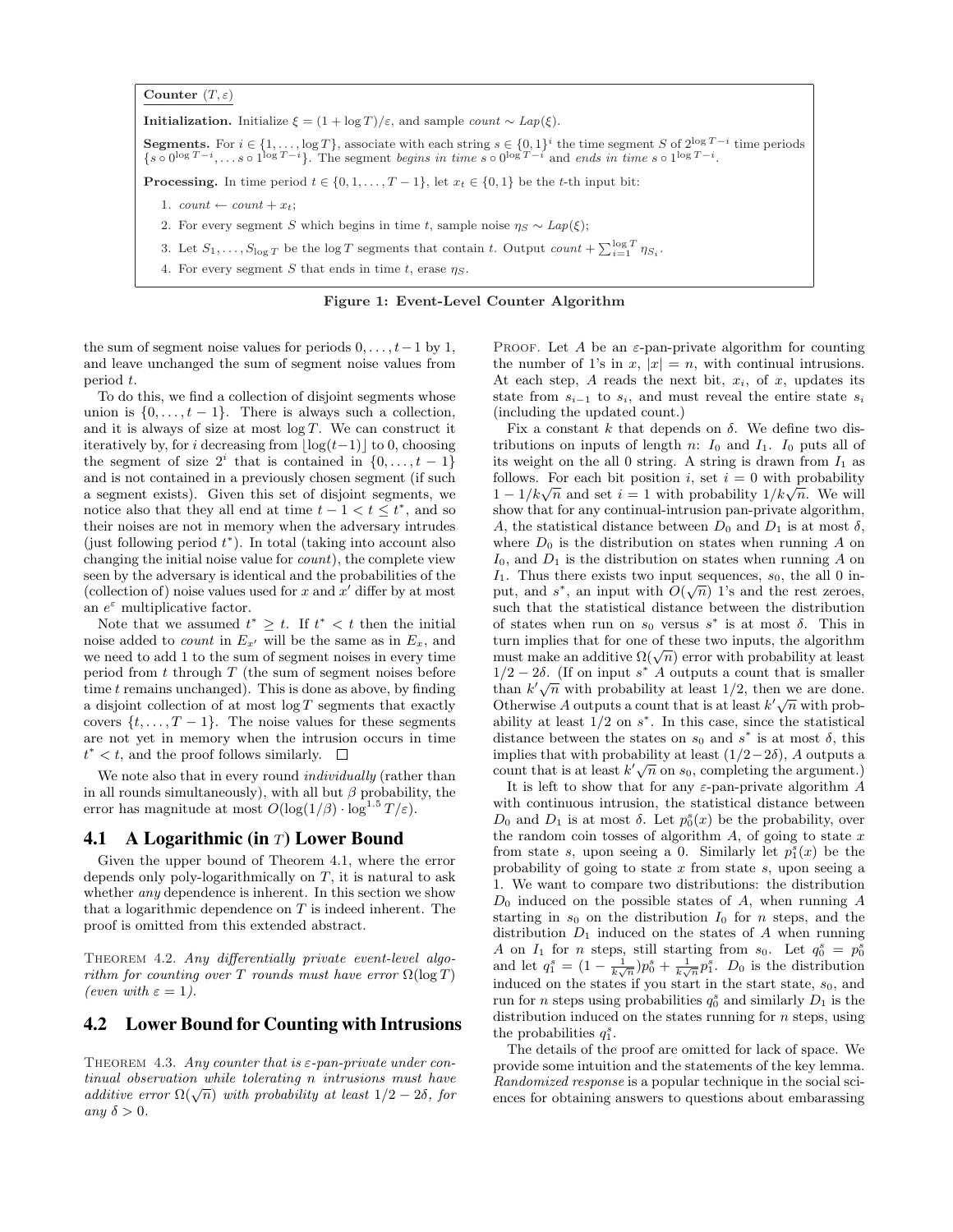or even illegal behaviors [19]. We can abstract randomized response as follows. Consider a question for which there are two possible answers, say, {0, 1}. We define two trivial distributions: Zero and One, which place all their weight, respectively, on 0 and 1. We now define two answer distributions  $A_0$  and  $A_1$ . A respondent whose answer is  $b \in \{0,1\}$  chooses from  $A_b$ . Both  $A_0$  and  $A_1$  are convex combinations of Zero and one. The intuition for randomized response is that the probability of producing any specific value  $v \in \{0, 1\}$  when drawing from  $A_0$  is sufficiently close to the probability of producing  $v$  when drawing from  $A_1$  to provide "plausible deniability" to the respondent, while the statistician, knowing the descriptions of  $A_0$  and  $A_1$  can "reverse engineer" the responses to obtain statistical information about the distribution of true answers. This completes the abstract description of randomized response. The intuition for our proof is that any counter that provides privacy is carrying out some form of randomized response.

Formally, we show (Lemma 4.4) the existence of two specific distributions  $C'(x)$  and  $C''(x)$  such that the distributions  $q_0^s(x)$  and  $q_1^s(x)$  are specific convex combinations of these distributions, say,  $q_0^s(x) = z_0 C'(x) + z_1 C''(x)$  and  $q_1^s(x) = w_0 C'(x) + w_1 C''(x)$ . To upper bound the distance between  $q_0^s(x)$  and  $q_1^s(x)$  we replace  $C'(x)$  and  $C''(x)$  with distributions that are, intuitively, as far apart as possible, specifically, we replace  $C'(x)$  with the trivial Zero distribution and  $C''(x)$  with the trivial One distribution, and bound the distance between  $z_0Zero + z_1One$  and  $w_0Zero + w_1One$ .

LEMMA 4.4. For every state s, if the algorithm is  $\varepsilon$ -differentially pan private, then  $q_0^s$  and  $q_1^s$  can be written in the following form:

$$
q_0^s(x) = \frac{1}{2}C'(x) + \frac{1}{2}C''(x)
$$
  
\n
$$
q_1^s(x) = (\frac{1}{2} - \frac{1}{k\sqrt{n}})C'(x) + (\frac{1}{2} + \frac{1}{k\sqrt{n}})C''(x), \text{ where}
$$
  
\n
$$
C'(x) = \frac{k\sqrt{n}}{2}q_0^s(x) + q_0^s(x) - \frac{k\sqrt{n}}{2}q_1^s(x)
$$
  
\n
$$
C''(x) = q_0^s(x) - \frac{k\sqrt{n}}{2}q_0^s(x) + \frac{k\sqrt{n}}{2}q_1^s(x)
$$

That is,  $q_0^s$  is obtained by choosing either  $C'$  or  $C''$  with equal probability, and then sampling uniformly from the cho $sen\ distribution$ ;  $q_1^s$  is obtained via biased sampling from the distributions  $C'$  and  $C''$ : choose  $C''$  with probability the aistributions C and C: choose C with probability  $(1/2 + 1/k\sqrt{n})$ , and C' with probability  $(1/2 - 1/k\sqrt{n})$ , and then sample uniformly from the chosen distribution.

 $\Box$ 

#### 5. A GENERAL TRANSFORMATION

Our main result in this section will be a general transformation that converts a single-output streaming algorithm into a streaming algorithm that continually produces outputs. As an example, consider a single-output algorithm Alg for a monotone function, such as counting. Given a stream  $\sigma$ , the true count is the number of 1's in  $\sigma$ , and  $\mathbf{Alg}(\sigma)$  produces an approximation to this true count. The transformed algorithm will be a counting algorithm as defined in the previous section of this paper: after processing any prefix of  $\sigma$  the output will be an approximation to the number of 1's in the prefix.

Our transformation works for single algorithms for any monotonic or "nearly monotonic" (see below) functions. Userlevel privacy and pan-privacy are preserved by the transformation, so if the original algorithm enjoys either or both of these properties then so will the transformed algorithm.

REMARK 5.1. Throughout this section, we focus on the properties of the algorithm being transformed, such as the probability with which it produces output of specific accuracy, and we obtain results describing how these properties change (typically, deteriorate) in the transformed algorithm.

Fix a single-output streaming algorithm Alg. We begin with the notion of a  $k$ -snapshot. Intuitively, this is a snapshot of the algorithm's outputs from k different time periods. Of course, our algorithm to be transformed is a single-output algorithm, so there is only one output, and not k outputs. However, for a fixed length T input stream  $\sigma$  and a fixed sequence  $\tau$  of coin tosses, given a k-tuple  $t_1, \ldots, t_k$  of times in  $[T]$ , we can fix the algorithm's coin tosses and run it on the k prefixes of length, respectively,  $t_1, t_2, \ldots, t_k$ . Each time we start from the beginning of  $\sigma$  and  $\tau$ , and obtain a single output. This gives a well defined notion of the outputs at  $k$ different times.

DEFINITION 5.1 ( $k$ -SNAPSHOT). For a fixed T-round execution of an algorithm  $\mathbf{Alg}$  (i.e. fixing the algorithm's random coins  $\tau$  and its input stream  $\sigma$ ), a k-snapshot is a set of k pairs  $(t_1, a_1), \ldots, (t_k, a_k)$ , where, for  $1 \leq i \leq t$ ,  $a_i$  is the output produced by  $\mathbf{Alg}$  when run on the length  $t_i$  prefix of σ, using coin sequence τ (not all coins in τ need be read). We say that a snapshot is d-varying if for all  $1 \leq i \leq k$  it holds that  $|a_{i+1} - a_i| \geq d$ .

The deterioration in accuracy of the transformed algorithm is affected by the number of times the output can change by at least an additive factor of  $d$ . When  $k$  and  $d$ are both small the accuracy hit will be low.

DEFINITION 5.2  $((k, d, \gamma)$ -UNVARYING ALGORITHM). An algorithm Alg is  $(k, d, \gamma)$ -unvarying if in every execution, with all but  $\gamma$  probability over the algorithm's coins, there does not exist a d-varying k-snapshot for the execution. I.e., the number of times the algorithm's output varies by at least d is at most k.

Intuitively, any accurate algorithm computing a monotone function cannot vary too often or too wildly. In particular, when the range of the function to be computed is bounded, for example, when the range is contained in the interval  $[0, 1]$ , then the output can change by an additive d amount at most 1/d times. We now make this precise.

CLAIM 5.1. Let  $\mathbf{Alg}$  be an algorithm for computing a monotonically increasing function whose output is in  $[0, 1]$ .<sup>5</sup> If in every execution, with all but  $\gamma$  probability, the outputs of Alg are all within an  $\alpha$  additive error, then for any  $0 < d < 1$ , Alg is  $(1/d, d + 2\alpha, \gamma)$ -unvarying. The claim also holds for monotonically decreasing functions.

<sup>5</sup>A monotonically increasing function is one whose value can only increase as more data items are processed. For example, density estimation is a monotone increasing function.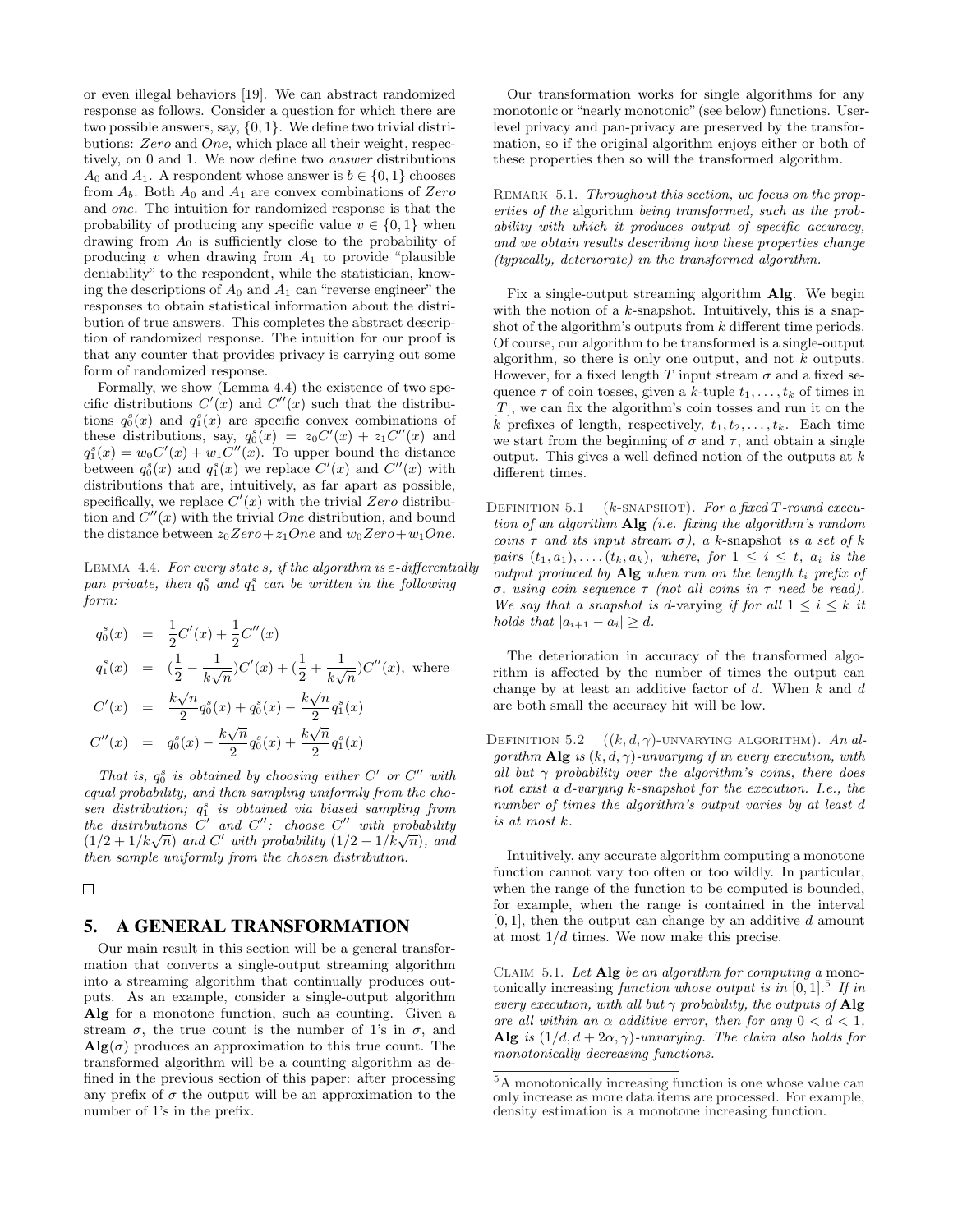PROOF. With probability at least  $1 - \beta$ , the algorithm's outputs are all  $\alpha$ -accurate. Assuming we are in this high probability case, for any  $k > 0$  consider any k-snapshot  $(t_1, a_1), \ldots, (t_k, a_k)$ . For any  $0 < d < 1$  and any  $j \in \{1, \ldots, k\}$ , a  $d + 2\alpha$ -change in the algorithm's output between  $t_i$  and  $t_{j+1}$  corresponds to a change of at least  $1/k$  in the value of the function between  $t_j$  and  $t_{j+1}$  (because of  $\alpha$ -accuracy in time periods  $t_i$  and in  $t_{i+1}$ ). Since the function is monotone, this change in its value can only be an increase, and since the output is bounded to be between 0 and 1, there can only be  $1/d$  such increases. We conclude that  $k \leq 1/d$ .  $\Box$ 

Before presenting our general transformation, we provide some intuition. Assume Alg is a (user-level pan-private) algorithm for a monotonic function  $f$  with range in [0, 1]. Fix an input stream  $\sigma$  and sequence  $\tau$  of random coins. Let  $\mathbf{Alg}_t$ denote the output that the algorithm would produce after a prefix of length  $t$ . Recall that the transformed algorithm will have output at every step; let  $out_t$  denote this output after processing the t-length prefix of  $\sigma$ . The first idea is to change out infrequently, that is, only when it becomes very inconsistent with  $\mathbf{Alg}_t$ . In other words, for "suitably chosen"  $d$ , at each time  $t$ :

If  $\mathbf{Alg}_t - out_{t-1} > d$  then  $out_t \leftarrow \mathbf{Alg}_t$ , else  $out_t \leftarrow out_{t-1}$ .

As noted above, we will expect at most about  $1/d$  changes to out. For privacy, we now have two problems. First, if there is no change at time  $t$  but there is a change at time  $t+1$ , this leaks information about  $\sigma_{t+1}$ , the  $(t+1)$ st symbol in  $\sigma$ , so, still speaking intuitively, we will need to add some noise to the comparison. For a similar reason, we need to add noise to the output.

Since we expect a change to occur only about  $1/d$  times, we can scale the noise to this amount and abort the execution if the number of updates exceeds this.

At time t: if 
$$
\mathbf{Alg}_t
$$
 + fresh noise –  $out_{t-1} \leq d$   
then  $out_t \leftarrow out_{t-1}$  (no change in output); else  
 $out_t \leftarrow \mathbf{Alg}_t$  + fresh noise (update output).

This approach leads to an algorithm ensuring a weaker form of privacy known as  $(\varepsilon, \delta)$ -differential privacy. Intuitively, the obstacle to pure differential privacy is that information is also leaked by the fact that an update to out does not occur. A long sequence of non-updates may be much more likely on an input  $\sigma'$ , than on an adjacent input  $\sigma$ . For example, still speaking intuitively, this might happen if the true value of the function on a given prefix is close to triggering an update in  $\sigma$  and slightly farther in  $\sigma'$ , and then for a large number of steps there is no input, so the value of the function does not change. Although in each of these steps the ratio of the probability of no update in  $\sigma'$  to the probability of no update in  $\sigma$  may be relatively small, say,  $e^{\varepsilon}$ , the ratio of probabilities of no update during this entire input-free stretch in  $\sigma'$  to the probability of no update during this stretch in  $\sigma$  may be very large  $(e^{m\epsilon}$  for a stretch of length m). To address this, we introduce a "soft" threshold: instead of comparing to d we compare to  $d+$  fresh noise, where fresh noise is chosen anew at each step. This fresh noise will be generated using the same segment-based techniques as were used in the counter construction. These involve relatively few variables at any one time  $(\log T)$ , while simultaneously providing a dynamic set of thresholds for comparison, changing at every step. The general transformation is presented in Figure 2. As we will see, the transformation preserves user-level pan-privacy.

THEOREM 5.2. For any  $(k, d, \gamma)$ -unvarying algorithm Alg with  $(\alpha_0, \beta_0)$ -accuracy,  $\varepsilon_0$  (pan-)privacy, and user-level sensitivity  $\rho$ , the transformation of Figure 2, run with parameters as above and with any  $T, \varepsilon, \beta > 0$ , yields a T-round continual output algorithm with  $(\varepsilon_0 + 3\varepsilon)$  (pan-)privacy. With all but  $(\beta + \beta_0 + \gamma)$  probability, the error in all time periods is at most:

$$
d + \alpha_0 + (4\rho \cdot (\log(1/\beta) + \log T) \cdot (k + \log^2 T)/\varepsilon)
$$

PROOF. We first argue about the accuracy of the algorithm, and then prove differential pan-privacy (for pan-privacy we assume that Alg itself is pan-private, otherwise we get only standard differential privacy for continual observation).

Accuracy. Assume that (1) the answers produced by Alg are all  $\alpha$ -accurate ("Alg is accurate"); (2) the sequence of answers returned is  $(k, d)$ -unvarying, and  $(3)$  all the Laplace noise values have magnitude at most  $(\log(1/\beta) + \log T +$  $O(1)$ ) times their scale ("the noise is never large"). Taking a union bound, all of these conditions above are satisfied (in all rounds simultaneously) with all but  $(\beta + \beta_0 + \gamma)$  probability.

If  $\widehat{compare}_t \leq \widehat{thresh}_t$ , so the conditional in Step 3 of round  $t$  evaluates to "true", then we say round  $t$  is *light*. Otherwise, that is, if  $\widehat{compare}_t > \widehat{thresh}_t$ , then we say round t is heavy. Fix a round t, and let  $h < t$  be the last heavy round preceding round t, if one exists; otherwise let  $h = -1$ . Conditioned on assumption (3) that the noise is never large, the "noisy" difference  $\widehat{compare}_t-\widehat{thresh}_t$  and the "true" difference  $(|answer_h - answer_t|) - thresh$  differ by at most  $2\alpha$  (see the definition of  $\alpha$  in Figure 2). This means that in every heavy round t, the difference between answer<sub>h</sub> and answer<sub>t</sub> is at least d. Since, by Assumption (2), Alg is  $(k, d)$ -unvarying, we conclude that the with all but  $(\beta + \beta_0 + \gamma)$  probability, the algorithm does not terminate by the HALT instruction Step 3b.

Given that the algorithm never terminates in Step 3b, what is its error? Still under our assumptions (1) and (3) that Alg is accurate and the noise is never large, if the comparison of Step 3 evaluates to "true," so the round in light, we have that  $out_t = out_{t-1} = \cdots = out_h$  is within a  $d + 4\alpha$ error of  $\mathbf{Alg}_t$ . If t is heavy, then  $out_t$  is within an  $\alpha$  error of  $\mathbf{Alg}_t$ . We conclude that with all but  $(\beta + \beta_0 + \gamma)$  probability, the error in all rounds (simultaneously) is indeed at most  $(d+4\alpha)$  plus the error of **Alg**, i.e. the total error is at most:

$$
d + \alpha_0 + (4\rho \cdot (\log(1/\beta) + \log T) \cdot (k + \log^2 T)/\varepsilon).
$$

**Privacy.** To argue pan-privacy, we first use the  $\varepsilon_0$  panprivacy of Alg (and the composition of differential privacy) to argue that Alg's internal state during an intrusion is privacy preserving. The proof of privacy for the combination of the internal state and the *times* of updates, *i.e.*, the set of the heavy rounds, is similar in spirit to the proof of panprivacy for the counter. Given this, and using composition of differential privacy, the actual updated outputs in the at most k heavy rounds will only incur an additional  $\varepsilon$ -cost in privacy.

Fix two adjacent databases  $x$  and  $x'$ . Fix an arbitrary execution  $E_x$  when the input stream is x. This amounts to fixing the randomness of the algorithm, which in turn fixes the noise values generated. We will describe a corresponding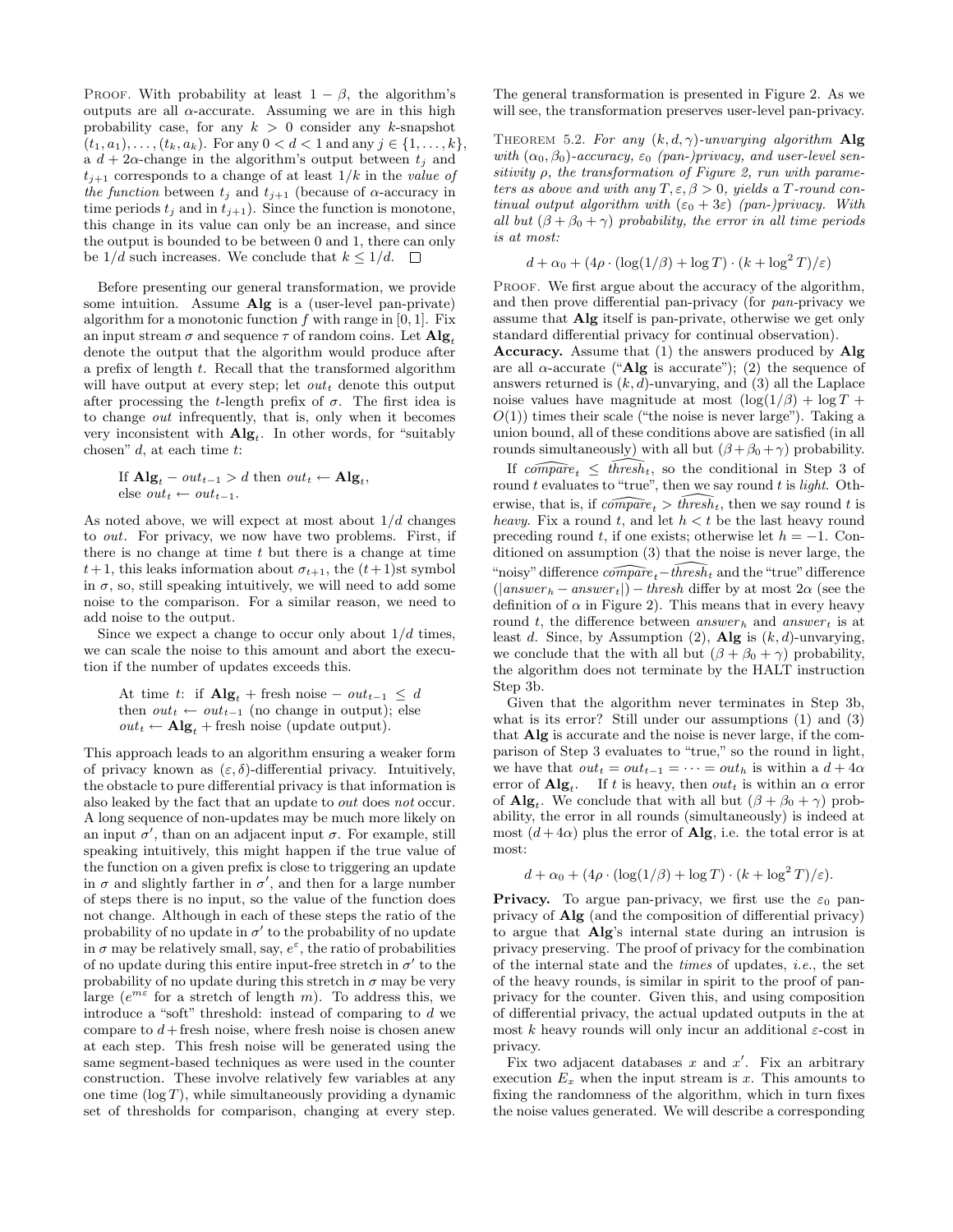Transformation for Alg with parameters  $(T, \varepsilon, \beta, \rho, k, d, \gamma)$ 

**Initialization.** Initialize  $\xi_{thresh} = \rho \cdot \log T / \varepsilon$ ,  $\xi_{compare}$ ,  $\xi_{answer} = 2\rho \cdot (k+1)/\varepsilon$ ,  $m = 0$ ,  $answer_{-1} = 0$ , accuracy  $\alpha = \rho \cdot (\log(1/\beta) + \log T) \cdot (k + \log^2 T)/\varepsilon$  and thresh  $= d + 2\alpha$ .

Noise. At time period  $0 \le t < T$ , choose noise values  $\eta_{compare, t} \sim Lap(\xi_{compare})$  and  $\eta_{answer, t} \sim Lap(\xi_{answer})$ . We also associate log T threshold noise values with every time period t. To do this, view  $t \in [T]$  as a string in  $\{0,1\}^{\log T}$ . For the *i*-bit prefix  $t_{|i}$  of t (where  $i \geq 1$ ), sample the noise value  $\eta_{thresh, t_{|i}} \sim Lap(\xi_{thresh})$ .

**Persistent State.** The value  $\eta_{thresh,t_{|i}}$  is sampled and stored in round  $(t_{|i} \circ 0^{\log T - i})$ , and is erased by the end of round  $(t_{i} \circ 1^{\log T-i})$ . There are  $2T-2$  of these noise values in total. The values  $\eta_{compare,t}$  and  $\eta_{answer,t}$  are sampled in round  $t$  and erased by the end of round  $t$ ; that is, they do not persist.

**Processing.** For  $t \in \{0, 1, \ldots, T-1\}$ , let answer t denote the answer computed by Alg at time t (recall that we enumerate time and input symbols starting with 0). inputs

- 1.  $\widehat{compare}_t \leftarrow |out_{last} answer_t + \eta_{compare,t}|$
- 2. thresh<sub>t</sub> ← thresh +  $\sum_{i=1}^{\log T} \eta_{thresh, t_{\vert i}}$
- 3. If  $\widehat{compare}_t \leq \widehat{thresh}_t$  then  $out_t \leftarrow out_{t-1}$  else DO:
	- (a)  $out_t \leftarrow answer_t + \eta_{answer,t}$
	- (b) If  $m < k$  then  $m \leftarrow m + 1$  else HALT.



execution  $E_{x'}$  by describing how its noise values differ from those in  $E_x$ . The adversary's view in  $E_{x'}$  will be identical to its view in  $E_x$ ; moreover the probabilities of corresponding noise values differ only by an  $e^{3\varepsilon}$  ratio. This implies  $3\varepsilon$ differential pan-privacy.

Let  $\eta$  be the noise vector in execution  $E_x$ . The adversary's view consists of the incidence vector  $v$  for the set of heavy rounds (these are the rounds in which the output changes), the values of the heavy rounds' outputs, and the internal noise values seen in the intrusion. Let the intrusion occur immediately following round  $t^*$  of  $E_x$ . Then the observed noise values are a subset of  $\{\eta_{thresh, t_{\lvert i}^*}\}_{i=1}^{\log T}$ . In constructing the noise vector for  $E_{x'}$  we will only change noise values *other than* the threshold noises in round  $t^*$ ; thus we only change noise values that the are not observed during the intrusion.

First, to ensure that all light rounds in  $E_x$  are also light for in  $E_{\tau}$ , we want to increase the sum of threshold noises in every round except  $t^*$  by  $\rho$ . This can be done by increasing the values of  $\log T$  threshold noises as described below. For  $t \in \{0, 1, \ldots, T-1\}$ , and  $i \in \{1, \ldots, \log T\}$ , we view the noise value  $\eta_{thresh, t_{\vert i}}$  as "covering" or "corresponding to" the segment of  $2^{\log T - i}$  time periods  $\{t_{|i} \circ 0^{\log T - i}, \dots, t_{|i} \circ 1^{\log T - i}\}.$ 

For every round  $t^*$ , there exists a set  $S^*$  of exactly  $\log T$ segments, such that every time period  $except t^*$  is covered by exactly one of these segments. To see this, we start with  $S^*$ being empty, and then for each  $i$  going from 1 to  $\log T$ , we choose the one segment of size  $2^{\log T - i}$  that isn't covered by previously chosen segments and does not cover  $t^*$ . In each of these iterations we cover half of the remaining segments, and all of the segments we choose are disjoint. This means that after  $\log T$  iterations, every time period except  $t^*$  is covered by exactly one segment. Now in  $\eta'$  we increase the noise values of each of these segments in  $S^*$  by  $\rho$ . This guarantees that when running with noise  $\eta'$  the sum of threshold noises in each round except  $t^*$  is larger by  $\rho$  than in the run on x (with noise  $\eta$ ). In particular, since the sensitivity of **Alg** is at most  $\rho$ , with the possible exception of round  $t^*$ , light rounds in  $E_x$  with noise  $\eta$  will also be light in  $E_{x'}$  with noise  $\eta'$ .

Because the threshold noises were chosen from the Laplace distribution with magnitude  $\rho \cdot \log T / \varepsilon$ , the probabilities of these new values differ by at most an  $e^{\varepsilon}$  factor from the original noise values.

Now to ensure that heavy rounds in  $E_x$  are also heavy in  $E_{x'}$ , we need to change the noise  $\eta_{compare,t}$  by at most  $2\rho$ between  $\eta$  and  $\eta'$  for every heavy round t: we may need a change of  $\rho$  to handle the sensitivity of **Alg**, and another change of  $\rho$  to handle the increased sum of noisy thresholds. Note that the decision as to whether the noise is increased or decreased depends on  $\mathbf{Alg}_t$  and the noise in previous rounds, but this dependence is fixed and so indeed we have a bijection between the vector of noise values. There are at most k heavy rounds in any execution, and so  $E_x$  has at most  $k$  heavy rounds. We choose the comparison noises from a Laplace distribution with magnitude  $2\rho \cdot (k+1) \cdot \varepsilon$ . This change in the noise values changes the noise probabilities by at most an  $e^{\varepsilon k/(k+1)}$ .

Finally, to ensure that if round  $t^*$  is light in  $E_x$  then it is also light in  $E_{x'}$ , we may change the comparison noise  $\eta_{compare, t^*}$ . This poses no risk to privacy as this value does not persist after round  $t^*$ , and so will not be seen during the intrusion.

Thus, we have obtained an identical incidence vector by changing the noise probabilities by at most an  $e^{2\varepsilon}$  factor. To argue privacy for the actual answers generated in the heavy rounds, we simply note that there are at most  $k$  such answers and this incurs another  $\varepsilon$  cost in privacy. In total, the transformed algorithm is  $(\varepsilon_0 + 3\varepsilon)$ -differentially pan private with continual outputs. If the original algorithm Alg was not pan-private, then the transformed one is not pan-private either, but its collection of outputs is still  $3\varepsilon$ -differentially private.  $\Box$ 

#### 5.1 Lower Bounds for User-Level Continual Output Privacy

In the previous section, we saw that it is possible to accurately approximate a wide class of functions with userlevel privacy even under continual observation (and moreover some of these algorithms are even pan-private). In par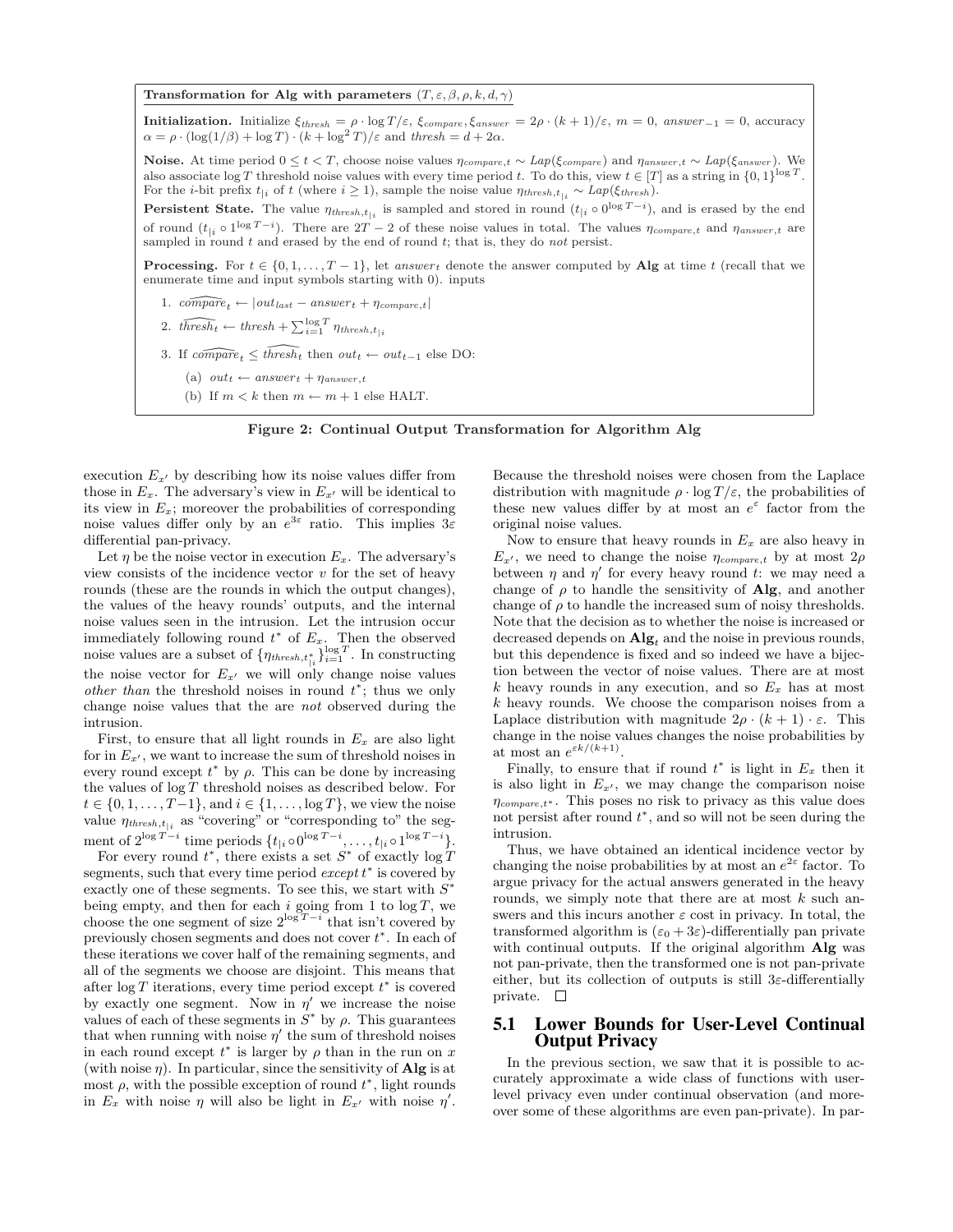ticular, this was the case for unvarying functions. In contrast, consider a highly varying function such as modular incidence counting, where we want to estimate the number (between  $0$  and  $n$ ) of users that appear an odd number of times (or more generally i times  $(mod k)$ ). Each occurrence of each user is a significant event. Over many time periods, the value of this function can vary wildly many times. Thus, the general transformation of Section 5 does not yield a privacy-preserving algorithm. This is no accident. Indeed, the following theorem shows that there is no user-level differentially private continual-output algorithm for any highly varying function. (See Definition 5.2 for the definition of unvarying algorithms.) As this includes modular incidence counting, we obtain a natural statistic that can be computed pan-privately (see [12]), but that cannot be computed privately in the continual output setting (even without pan-privacy).

DEFINITION 5.3. Let  $f$  be a function defined over a database with n users, with the property that f on a blank symbol does not change value.  $f$  is  $(k, d)$ -varying if there exists an input y and k indices,  $t_1 < t_2 < \ldots < t_k$ , such that for all i,  $1 \leq i \leq k$ ,  $|f(y_{t_i}) - f(y_{t_{i+1}})| \geq d$ . That is, the function f on y jumps by at least d units k times.

THEOREM 5.3. Let  $f$  be a  $(k, d)$ -varying function defined over a database with n users. Then every differentially private, continual output algorithm must have additive error  $\Omega(dk/n)$  (even with  $\varepsilon = 1$ ).

PROOF SKETCH.. We assume throughout that the global sensitivity is  $\rho = O(dk/n)$ . Otherwise, if  $\rho = \Omega(dk/n)$ , then by a standard argument for  $\varepsilon$ -privacy the error must be  $\Omega(dk/n)$ .

First we claim that if f is  $(k, d)$ -varying, then there exists a set S of  $2^k$  inputs such that for every pair  $x, y$  of inputs from S, there exists an index i such that  $|f(x_1, \ldots, x_i)| |f(y_1, \ldots, y_i)| \geq d$ . Let y be the input such that f jumps by d at least k times. That is, there exist indices  $t_1, \ldots, t_k$  such that  $|f(y_{t_i}) - f(y_{t_{i+1}})| \ge d$ . We partition y into k intervals,  $I_1, \ldots, I_k$ , as follows. The interval  $I_l$  begins at  $t_{l-1} + 1$  and ends at  $t_l$ . Each input  $v \in S$  will consist of k intervals, and the total length of each v will be 2|y|. Letting  $v(\alpha_1, \ldots, \alpha_k)$ denote a particular string in S, where  $\alpha_i \in \{0,1\}$ , the i<sup>th</sup> interval of  $z(\alpha_1, \ldots, \alpha_k)$  is defined as follows: (i) if  $\alpha_i = 0$ , then the  $i^{th}$  interval will contain a copy of  $I_i$  followed by  $|I_i|$ blank symbols; (ii) otherwise if  $\alpha_i = 1$ , then the  $i^{th}$  interval will contain  $|I_i|$  blank symbols followed by a copy of  $I_i$ . This defines a set of  $2^k$  inputs.

Now consider two distinct inputs  $v(\alpha)$ ,  $v(\beta)$  from S. We want to show that at some location  $l$ , the output of  $f$  after reading the  $l^{th}$  bits of  $v(\alpha)$ ,  $v(\beta)$  differs by at least d. By construction,  $v(\alpha)$  and  $v(\beta)$  must differ in at least one interval. Suppose it is interval j, so that the j<sup>th</sup> interval of  $v(\alpha)$ consists of  $I_i$  followed by an equal number of blanks, and  $v(\beta)$  consists of  $|I_j|$  blanks followed by  $I_j$ . At the location immediately preceding the  $j^{th}$  interval of  $v(\alpha)$ , the value of f on  $v(\alpha)$  and  $v(\beta)$ , is the same, and is equal to the value of f on the first j − 1 intervals of y. At the first location in the j-th interval of  $v(\alpha)$ , the value of f jumps by d, whereas the value of f on  $v(\beta)$  on the same length substring has not changed from its previous value. Thus the claim is proven.

Secondly we note that if f is  $(k, d)$ -varying, then f is also  $(t, dk/t)$ -varying, as long as  $\rho \leq dk/2t$ . If the sensitivity is  $\rho$ , then for any  $a < d/2\rho$ , we can split up an interval with a "jump" (change in the function value from the interval's beginning to its end) of  $d$ , into  $a$  subintervals where each subinterval has a jump of at least  $d/a$  (this uses the upper bound on the function's sensitivity). Setting  $a = t/k$ , which is less than  $d/(2\rho)$  as long as  $\rho \leq dk/2t$ , we end up with t intervals in total, each with a jump of at least  $dk/t$ .

Now let S be the set of  $2<sup>t</sup>$  inputs, with the property that for every pair of inputs in  $S$ , there exists a time period where the output of f differs by at least  $d' = dk/t$ . If A is accurate, then w.h.p. its output is within  $d'/2$  of the correct answer in every time period. If we associate with each input in  $S$ an event, corresponding to the algorithm being with  $d'/2$  of the correct answer on that input in every round, then this set of events is disjoint. By privacy, however, each of these events has some (exponentially small in  $n$ ) probability on every input. This implies a contradiction, since there are  $|S| = 2<sup>t</sup>$  disjoint events, and for  $t > n$  the sum of these probabilities is larger than 1. See the full version for details (there we also rule out even algorithms that are accurate in a large fraction of the rounds). - 11

Note that the lower bound here is not tight with the upper bound of Theorem 5.2. Finding a tight characterization is an intriguing direction for future work.

#### 6. HOW TO USE EXPERT ADVICE

The goal of this section is demonstrating that continual observation counters can be applied to obtain privacy preserving solutions to fairly complex problems, especially in online environments. There are several algorithms in various settings that rely on counting a number of "successes" or "accesses", determining their action based on this count. An underlying principle behind many such algorithms is aggregating the advice of several experts, and choosing a response that is not much worse than any of the experts (regret minimization). In this section out goal is showing that such algorithms can be utilized without revealing the advice given by the experts. I.e., we protect the experts' privacy. The main issue is whether the accuracy of the approximate counter is good enough for the application considered. In this extended abstract we focus on the problem of combining expert advice (in the full version we also consider problems such as list access or list update, and how to run many different counters simultaneously).

We present a method for combining expert advice that is competitive with the best expert in hindsight. The setting is that there is a sequence of actions by  $n$  experts. At each round each expert decides on an action, and following the round the cost associated with the action is revealed (it is a value in  $[0, 1]$ . The combiner has to choose one of the experts at each round, and act by following that expert, where all the information the combiner has is the cost of the previous actions by the experts. The goal is to minimize regret, that is to compare the combiner's performance to the best expert in hindsight. Known performance guarantees for this problem (without privacy concerns) are of the form  $(1 + \gamma)(\text{best expert}) + O(\log n/\gamma)$ , for any  $\gamma$ . That is, there are combiner strategies that only incur an  $(1 + o(1))$ multiplicative overhead over the best expert in hindsight.

The problem has a long history, see the survey by Blum and Mansour [4]. Our goal is performing the same sort of aggregation, but while protecting the privacy of each expert's action with respect to an observer that sees which expert is